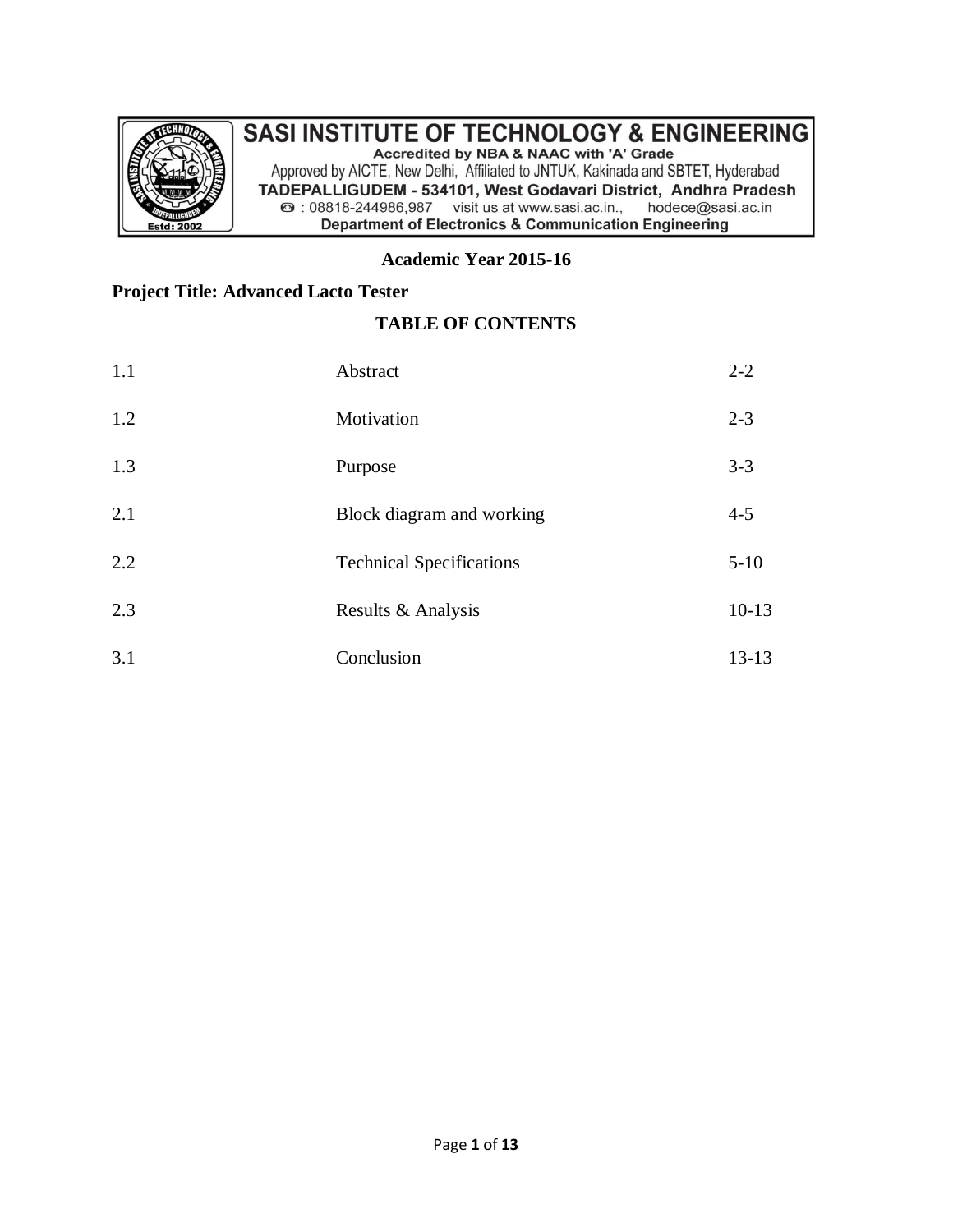#### **1.1 Abstract:**

In recent years the National Dairy Development Board-initiated cooperative movement has led to a substantial increase in milk production in India. The two main reasons for this increase are the efficient collection of milk and higher profit for the producers, both of which have to some degree been influenced by information technology. The appropriate information technology described to dairy farmers which helps to make information symmetric in the market, thereby minimizing problems of adverse selection and tedious work. It is only recently that automation has been introduced into agriculture. In many dairy farms, computer aided control of physiological and sanitary parameters is already used and lead to a productivity increase and the elimination of some tedious operations. Embedded Technology is now in its prime and the wealth of knowledge available is mind-blowing. An embedded system can be defined as a control system or computer system designed to perform a specific task. Embedded systems are playing important roles in our lives every day, even though they might not necessarily be visible. Our project describes one of the applications of embedded system ADVANCED LACTOTESTER. It is Small compact, embedded in a single unit, requires less power and measure milk parameters like SNF (Solid but Not FAT), FAT, CLR etc., with less cost. In our project we are using LED for passing light through a milk sample, LDR to sense the scattered light which comes from sample and a load cell to measure the weight of milk sample which helps us to measure the both FAT and SNF values.

#### **1.2 Motivation:**

Agriculture is backbone of our country and dairy farming is joint business of Indian farmer. Dairies collect milk from farmer everyday & payments for this milk are done according to the rates per liter. The Dairy industry in India is generally co-operative. The primary milk provided to the dairy are farmers who do not process their milk and give it in the raw form to the co-operative dairy. Since more number of farmers are depositing their milk in the dairy, it is a daily task of the dairy to assess the quality of milk from each farmer, verify it & meets the quality norms specified and make payments based on quality and quantity of milk. Though several tests are available for quality assessment of milk like the content of protein, water, detergent, lactose, etc. Most dairies use only the fat content test and CLR (Corrected Lactometer Reading) to judge milk quality.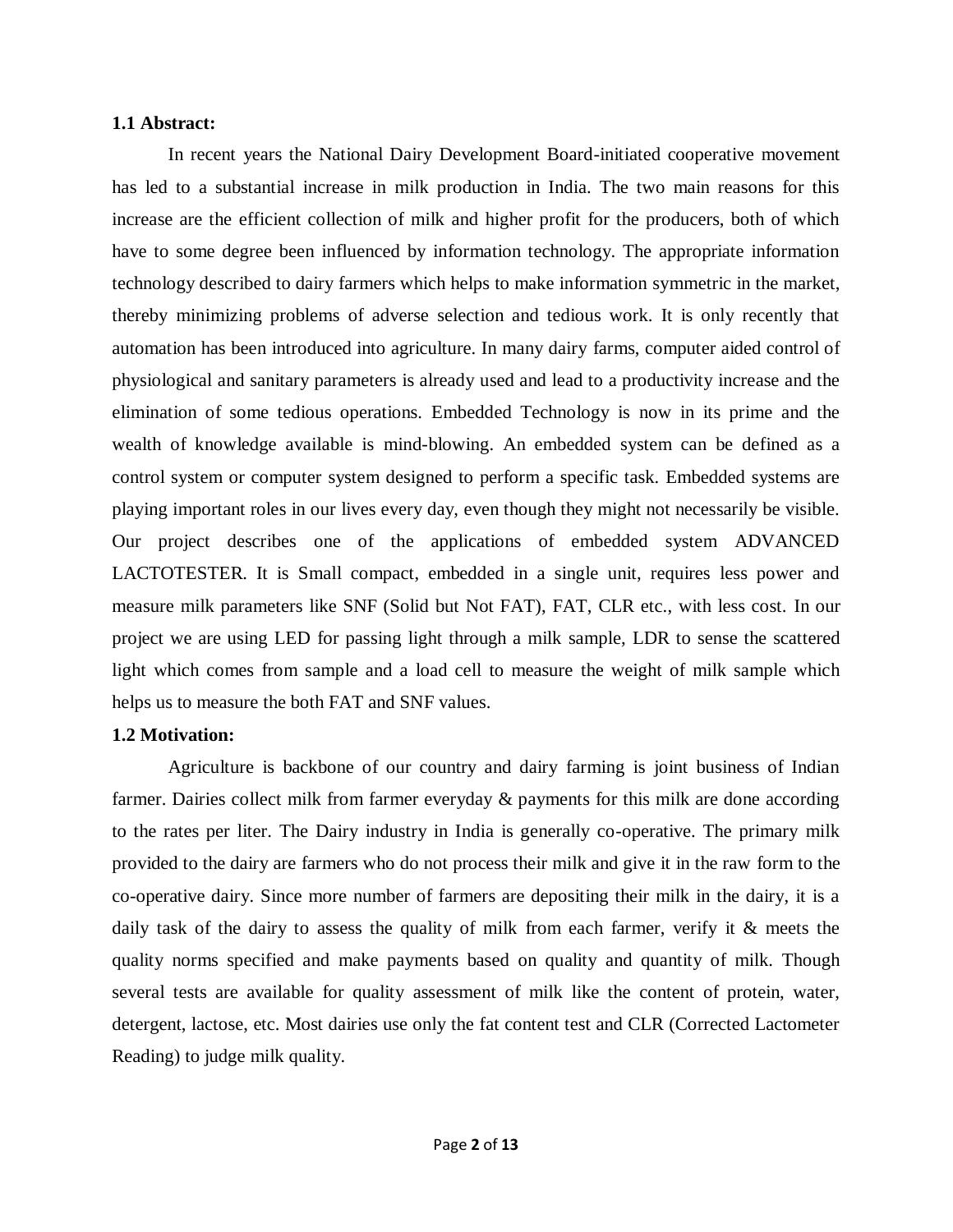As per the existing technology the milk collection centres are using manual methods. They can put the wrong readings and they can also utilise the measuring equipment in a wrong manner. These milk collection centres are doing this fare readings by manual process. So, the dairy farmers are suffering a lot due to these problems. By automating this testing process, we can help the dairy farmers from all these fair collections.

With changing time and development in technology, we are going to design such an instrument that will be useful to an animal farmer in India. Milk tester (called ADVANCED LACTOTESTER) is a very versatile device and is easily available in the form of palm hold, having input for analysing milk. In this we are using LED and LDR assembly to measure the FAT values, load cell to calculate the SNF values which shows the output in the form of LCD display. This is fully microcontroller based instrument low weight and easily accessible to the farmer.

The rate of each component may vary from time to time. Hence for a milk farmer to get paid the amount that is correct, the calculations of these components must be as accurate as possible. As soon as milk sample is kept in the hallow box to measure Fat values led and ldr setup will be used. To obtain the weight and SNF values a weight sensor will be used.

#### **1.3 Purpose:**

Indian dairy sector is not technologically up to date, as is the case with all the agricultural sectors in India. One of the main problems faced in the grass-root level of the milk industry is the quality scale (a measure of quality) and successively the methods that are used to implement such a scale for fixing the price. The quality of the milk is the measure of its nutritive value. Since milk is mostly water, the quality is the content of the milk in the form of fats, proteins and sugar. These contents are broadly divided into 2 categories – FAT and SNF (solid not fat). The price of the given sample of milk is set by giving the money based on the amount of these two components.

The purpose of our project is to provide the testing equipment for dairy farmers to test the quality of milk to avoid the fare readings from existing methods and to provide a reliable equipment at low cost.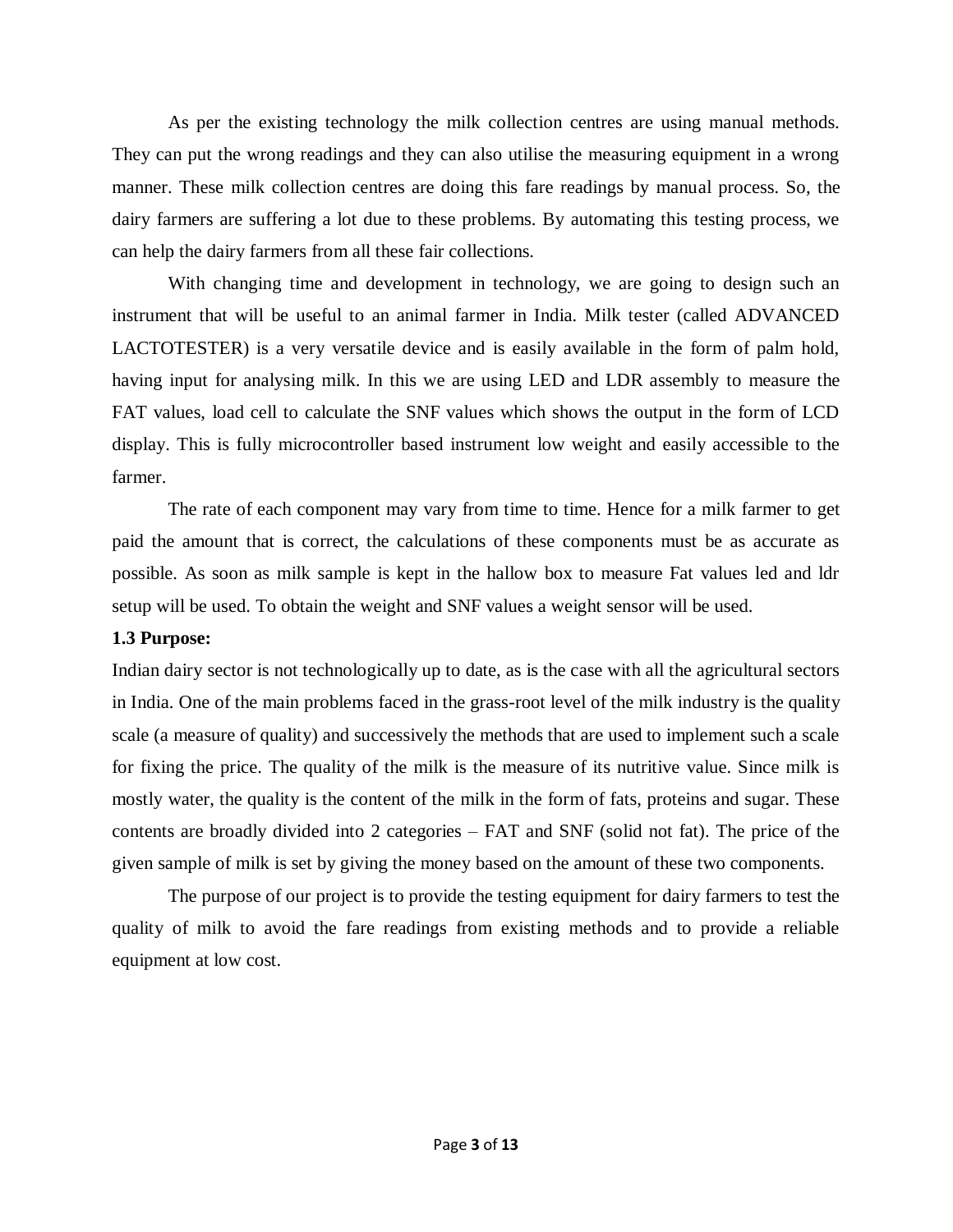#### **2.1 Block diagram & Working:**

Functional description in general includes the block diagram representing every module of the project and working which specifies the function of each module in the project. The block diagram is shown below fig 2.1 which consists of the Fat measuring module i.e., led and ldr sensors used for detecting the amount of fat intensity in milk sample and along with clr measuring module i.e., load cell with amplifier used to detect the weight of milk sample simultaneously for purpose of calculating specific gravity and corrected lactometer reading so that snf will be determined. A processor like Arm7 LPC2148 is used to take the inputs for this fat measuring and clr measuring modules and calculate all these milk parameters and for the information passage. It also has the LCD display for displaying the milk parameters.



#### **Figure 2.1: Block Diagram of Advanced Lactotester**

The milk collected in the milk centers will be tested by taking a sample of milk in a test tube. The test tube containing milk sample is placed in a hollow box where a led and ldr setup present in it. Once the milk sample is placed in between led and ldr arrangement, the light emits from the led will pass through the test tube, the fat molecules present in the milk sample will have the tendency to scatter the light. So that the light scattered from test tube is collected by ldr which is present at the opposite end. Then ldr will changes its resistance according to the light collected and readings will be given to processor. A weight sensor which is placed below the setup of hollow box will used to measure the weight of sample placed. The reading from the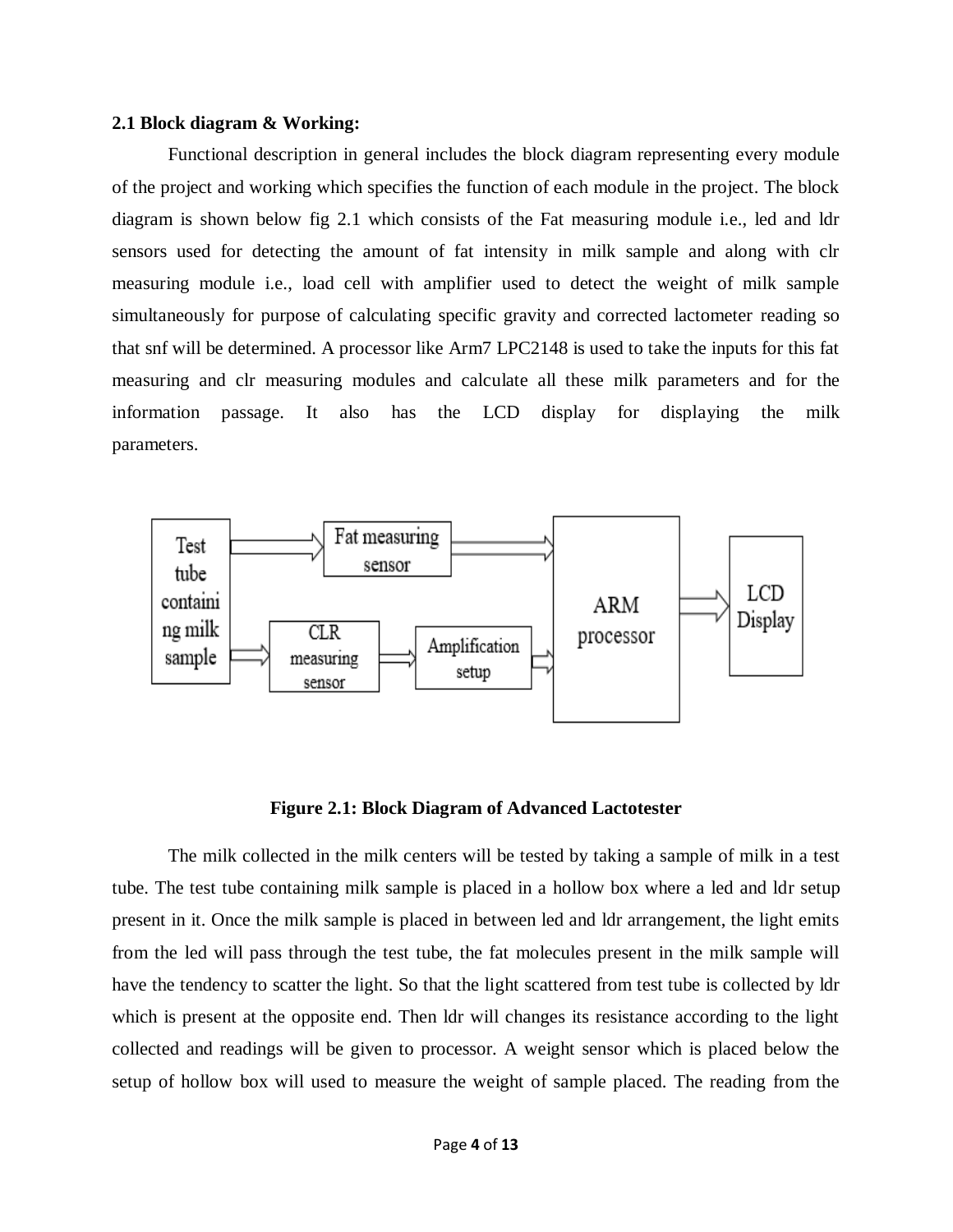weight sensor will be amplified and calibrated which are given for mathematical processing that are used to get Specific Gravity. So that CLR, Fat, Weight and SNF of milk sample are calculated and displayed in LCD Display.

## **2.2 Technical Specifications:**

# **2.2.1 ARM7 (LPC2148)**:

ARM7 LPC2148 Microcontroller Socket is used with [LPC2148 Pro Development Board.](http://www.nex-robotics.com/products-topmenu-45.html?page=shop.product_details&flypage=flypage.tpl&product_id=894&category_id=123&option=com_virtuemart&Itemid=45) It is a standalone board for LPC2148 microcontroller. It has 12MHz crystal for system clock and 32KHz crystal for RTC. It has power on reset circuit with MCP130T brownout monitoring chip and power decoupling capacitors. This board can be used for LPC2148 based generic development.

### **Specifications:**

- Microcontroller: LPC2148 with 512K on chip memory
- Crystal for LPC2148: 12Mhz
- Crystal for RTC: 32.768KHz
- Operating Supply: 3.3V

### **Features:**

- 16-bit/32-bit ARM7TDMI-S microcontroller in a tiny LQFP64 package.
- 40 kB of on-chip static RAM and 512 kB of on-chip flash memory.
- In-System Programming/In-Application Programming (ISP/IAP) via on-chip boot loader software.
- Embedded ICE RT and Embedded Trace interfaces offer real-time debugging with the on-chip Real Monitor software and high-speed tracing of instruction execution.
- USB 2.0 Full-speed compliant device controller with 2 kB of endpoint RAM.
- Two 10-bit ADCs provide a total of 14 analog inputs
- Single 10-bit DAC provides variable analog output
- Two 32-bit timers/external event counters (with four captures and four compare channels each), PWM unit (six outputs) and watchdog.
- Low power Real-Time Clock (RTC) with independent power and 32 kHz clock input.
- Multiple serial interfaces including two UARTs, two Fast I<sup>2</sup>C-bus (400 kbit/s), SPI and SSP with buffering and variable data length capabilities.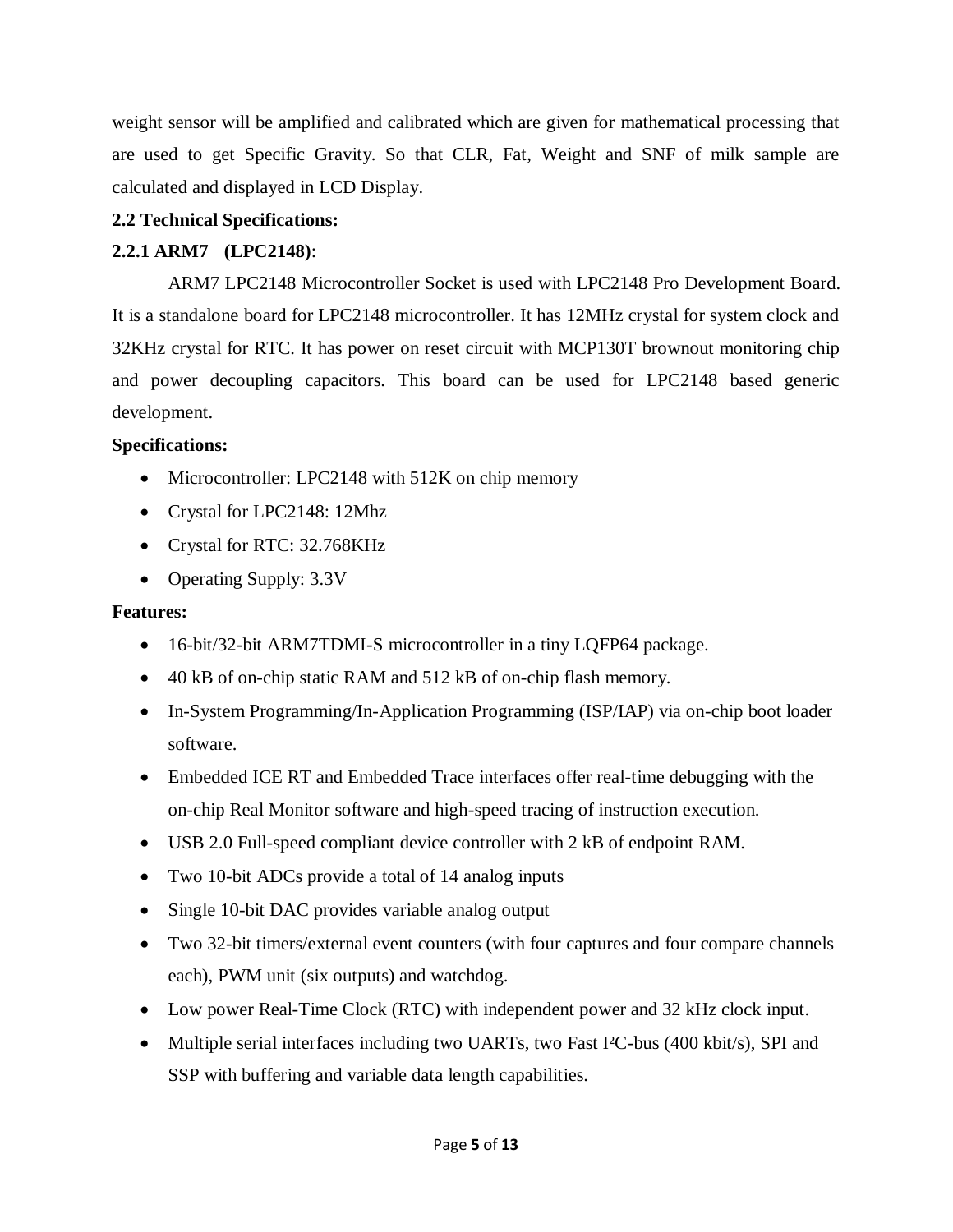#### **2.2.2 IR Sensor (LTL307EE):**

| Dominant Wavelength              | 625 nm          |
|----------------------------------|-----------------|
| <b>Forward Current</b>           | $30 \text{ mA}$ |
| <b>Forward Voltage</b>           | 2V              |
| <b>Illumination Color</b>        | Red             |
| Luminous Intensity               | 90 mcd          |
| <b>Max Operating Temperature</b> | 100 °C          |
| Min Operating Temperature        | $-55^{\circ}$ C |
| Number of Elements               | 1               |
| Number of LEDs                   | 1               |
| <b>Power Dissipation</b>         | 100 mW          |

### **2.2.3 LDR Sensor (ORP12):**

A photoresistor or light dependent resistor or cadmium sulfide (CdS) cell is a resistor whose resistance decreases with increasing incident light intensity ie., resistance is inversely proportional to incident light intensity. It responds when the light rays fall on the cadmium sulfide material. It can also be referred to as photoconductor. A photoelectric device can be either intrinsic or extrinsic. An intrinsic semiconductor has its own charge carriers and is not an efficient semiconductor, e.g. silicon. In intrinsic devices the only available electrons are in the valence band, and hence the photon must have enough energy to excite the electron across the entire band gap. Extrinsic devices have impurities, also called dopants, and added whose ground state energy is closer to the conduction band; since the electrons do not have as far to jump, lower energy photons (i.e., longer wavelengths and lower frequencies) are sufficient to trigger the device. If a sample of silicon has some of its atoms replaced by phosphorus atoms (impurities), there will be extra electrons available for conduction. This is an example of an extrinsic semiconductor.

- Maximum power consumption: 500V DC
- Maximum peak value: 500mW
- Spectrum peak value: 540nm
- Light resistance: 5 to 10k
- Dark resistance: 0.6MΩ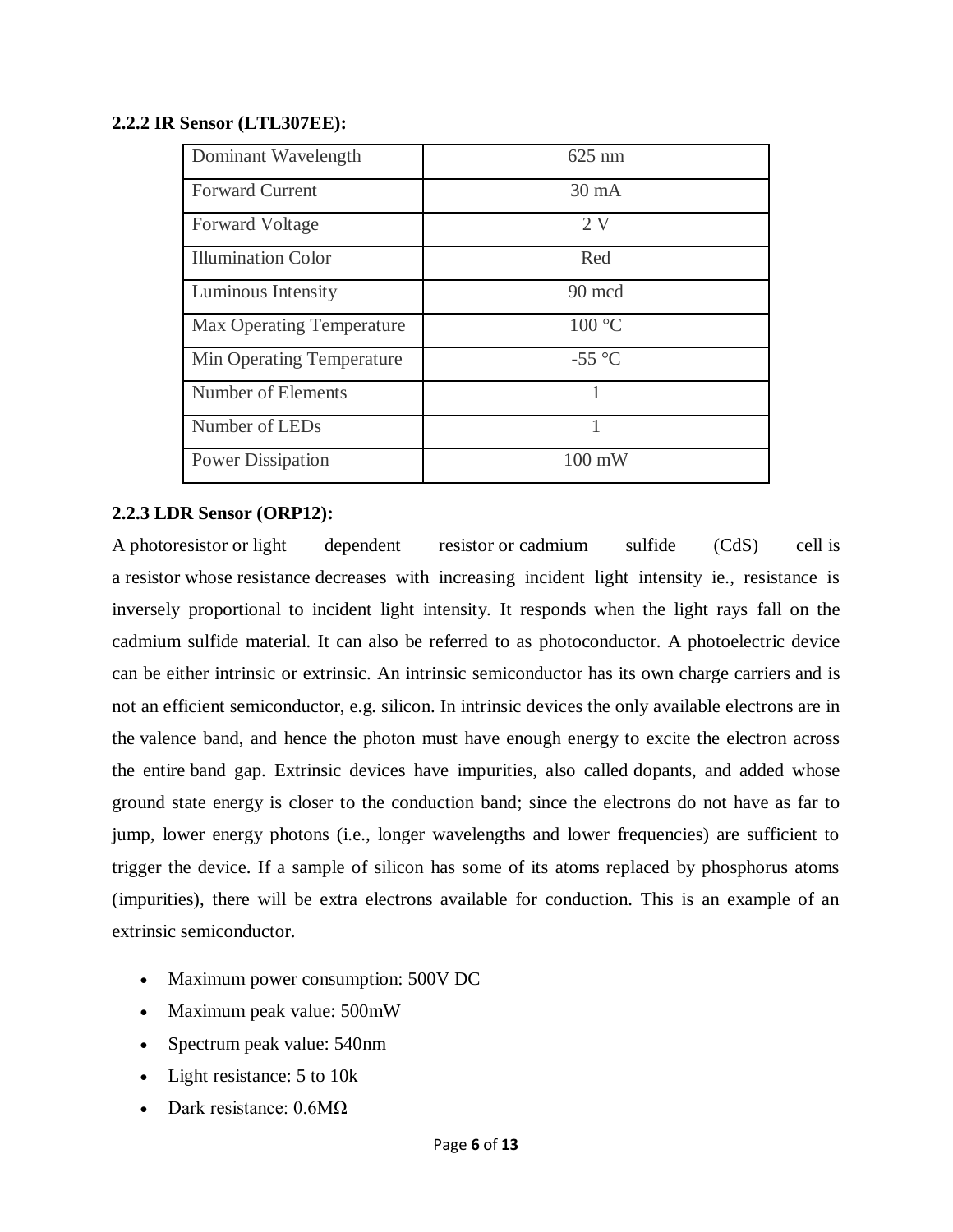#### **2.2.4 ARDUINO (UNO Rev3):**

Arduino Uno is a microcontroller board based on the ATmega328. It has 14 digital input/output pins (of which 6 can be used as PWM outputs), 6 analog inputs, a 16 MHz quartz crystal, a USB connection, a power jack, an ICSP header and a reset button. It contains everything needed to support the microcontroller; simply connect it to a computer with a USB cable or power it with a AC-to-DC adapter or battery to get started. "Uno" means one in Italian and was chosen to mark the release of Arduino Software (IDE) 1.0. The Uno board and version 1.0 of Arduino Software (IDE) were the reference versions of Arduino, now evolved to newer releases. The Uno board is the first in a series of USB Arduino boards, and the reference model for the Arduino platform; for an extensive list of current, past or outdated boards see the Arduino index of boards.

#### **Specifications:**

- Microcontroller: ATmega328
- Operating Voltage: 5V
- Input Voltage (recommended): 7-12V
- Input Voltage (limits): 6-20V
- Digital I/O Pins: 14 (of which 6 provide PWM output)
- Analog Input Pins: 6 DC Current per I/O Pin 40 mA
- DC Current for 3.3V Pin: 50 mA
- Flash Memory: 32 KB of which 0.5 KB used by bootloader
- SRAM: 2 KB
- EEPROM: 1 KB
- Clock Speed :16MHZ

#### **2.2.5 Load cell amplifier (HX711):**

Load Cell Amplifier is a small breakout board for the HX711 IC that allows you to easily read load cells to measure weight. By connecting the amplifier to your microcontroller, you will be able to read the changes in the resistance of the load cell, and with some calibration you'll be able to get very accurate weight measurements. This can be handy for creating your own industrial scale, process control or simple presence detection. Load Cell Amplifier features a few changes that you specifically asked for! We have separated the analog and digital supply, as well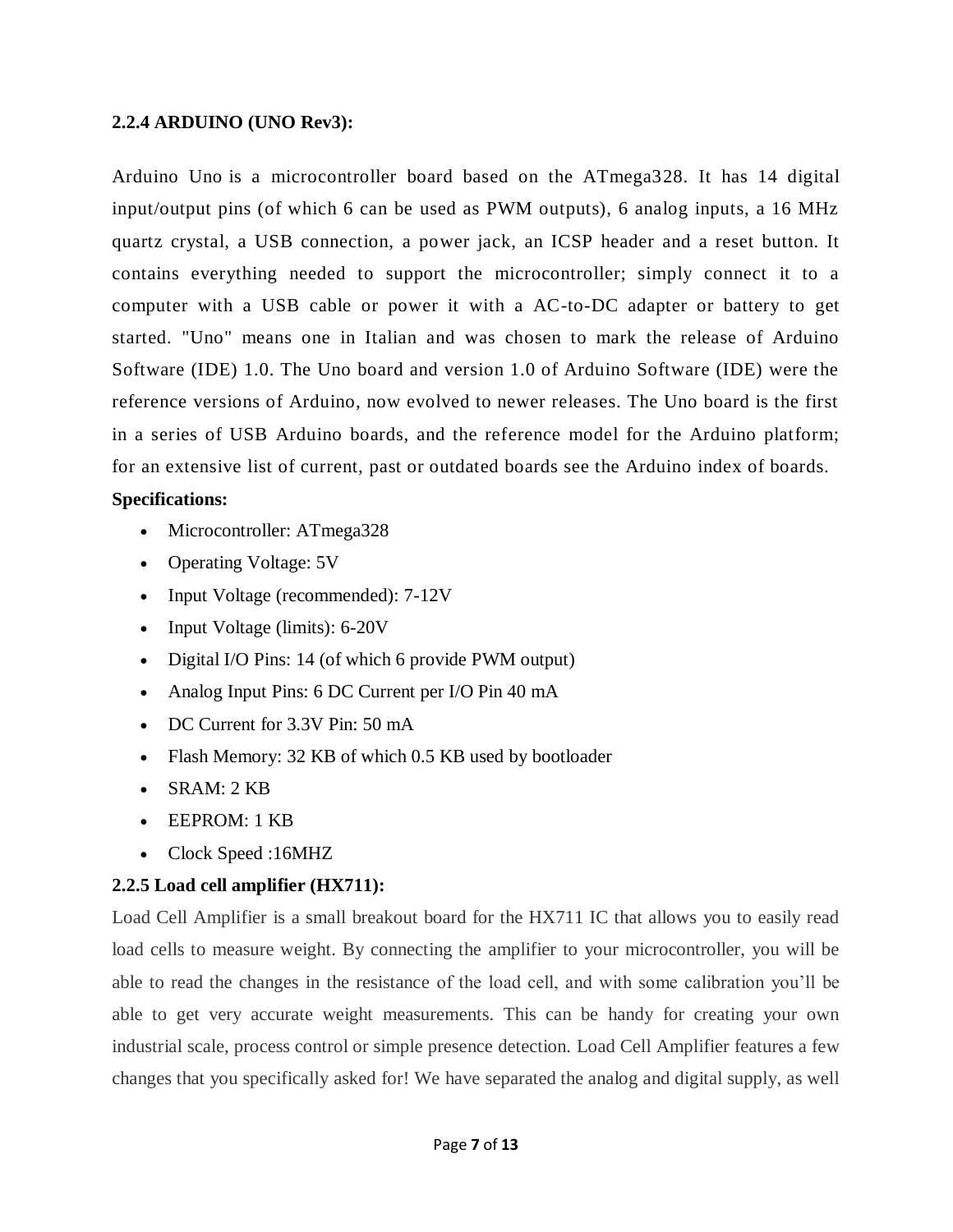as added a 3.3uH inductor and a 0.1uF filter capacitor for digital supply. The HX711 uses a twowire interface (Clock and Data) for communication. Any microcontroller's GPIO pins should work, and numerous libraries have been written, making it easy to read data from the HX711.

#### **Specifications:**

- Two selectable differential input channels
- On-chip active low noise PGA with selectable gain of 32, 64 and 128
- On-chip power supply regulator for load-cell and ADC analog power supply
- On-chip oscillator requiring no external component with optional external crystal
- On-chip power-on-reset
- Simple digital control and serial interface: pin-driven controls, no programming needed
- Selectable 10SPS or 80SPS output data rate
- Simultaneous 50 and 60Hz supply rejection
- Current consumption including on-chip analog power supply regulator: normal operation  $< 1.5$ mA, power down  $< 1 uA$
- Operation supply voltage range:  $2.6 \sim 5.5V$
- Operation temperature range:  $-40 \sim +85^{\circ}C$

# **2.2.6 LCD (HD44780):**

LCD (Liquid Crystal Display) screen is an electronic display module and find a wide range of applications. A 16x2 LCD display is very basic module and is very commonly used in various devices and circuits. These modules are preferred over [seven segments](http://www.engineersgarage.com/content/seven-segment-display) and other multi segment [LEDs](http://www.engineersgarage.com/content/led). The reasons being: LCDs are economical; easily programmable; have no limitation of displaying special & even [custom characters](http://www.engineersgarage.com/microcontroller/8051projects/create-custom-characters-LCD-AT89C51) (unlike in seven segments), [animations](http://www.engineersgarage.com/microcontroller/8051projects/display-custom-animations-LCD-AT89C51) and so on. A 16x2 LCD means it can display 16 characters per line and there are 2 such lines. In this LCD each character is displayed in 5x7 pixel matrix. This LCD has two registers, namely, Command and Data. The command register stores the command instructions given to the LCD. A command is an instruction given to LCD to do a predefined task like initializing it, clearing its screen, setting the cursor position, controlling display etc. The data register stores the data to be displayed on the LCD. The data is the ASCII value of the character to be displayed on the LCD. Click to learn more about internal structure of a [LCD.](http://www.engineersgarage.com/insight/how-lcd-works)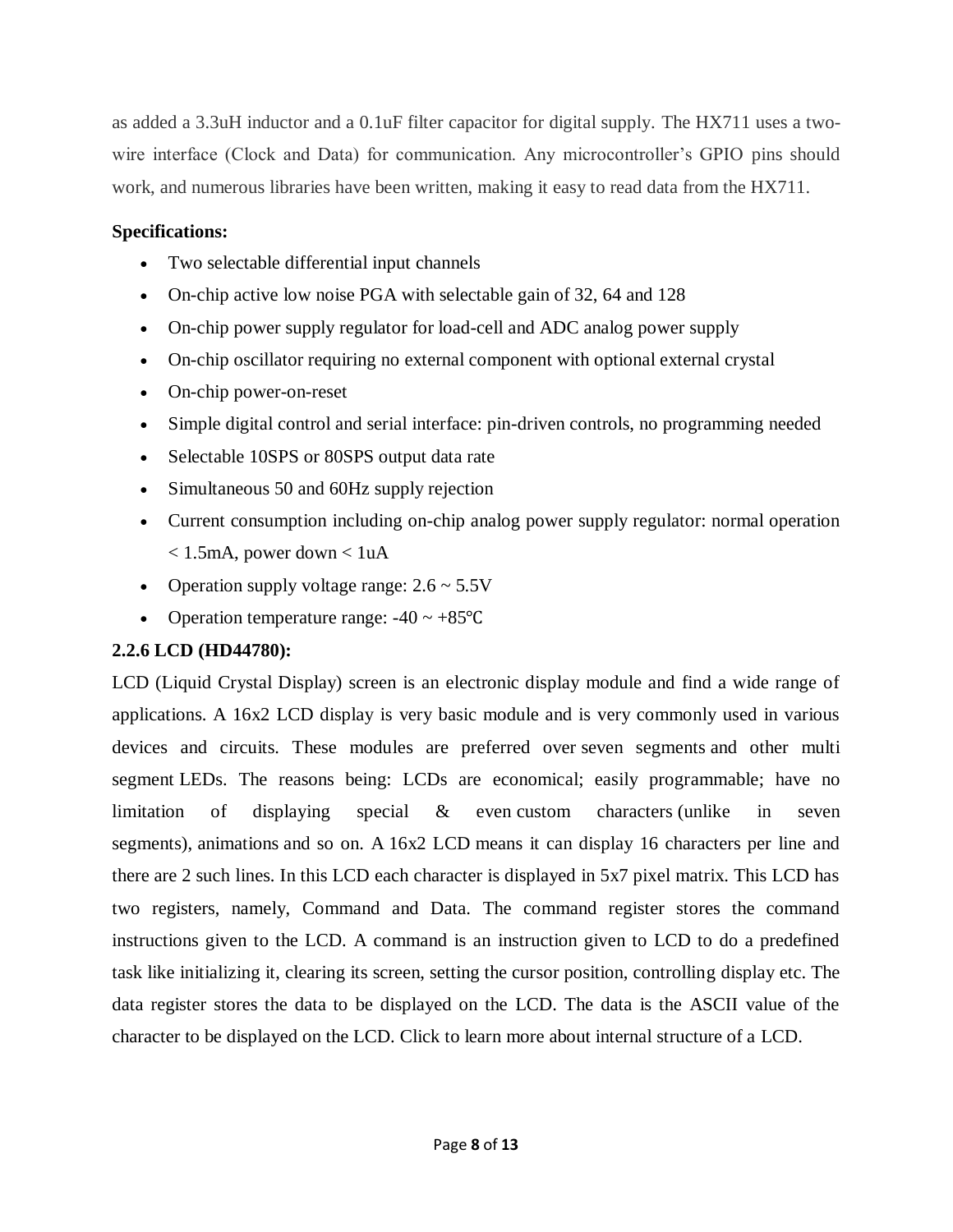| Pin<br>N <sub>0</sub> | <b>Function</b>                                                | <b>Name</b>            |
|-----------------------|----------------------------------------------------------------|------------------------|
| $\mathbf{1}$          | Ground (0V)                                                    | Ground                 |
| $\overline{2}$        | Supply voltage; $5V(4.7V - 5.3V)$                              | Vcc                    |
| $\overline{3}$        | Contrast adjustment; through a variable resistor               | $V_{EE}$               |
| $\overline{4}$        | Selects command register when low; and data register when high | <b>Register Select</b> |
| 5                     | Low to write to the register; High to read from the register   | Read/write             |
| 6                     | Sends data to data pins when a high to low pulse is given      | Enable                 |
| $\overline{7}$        |                                                                | D <sub>B</sub> 0       |
| 8                     |                                                                | DB1                    |
| 9                     |                                                                | DB <sub>2</sub>        |
| 10                    | 8-bit data pins                                                | DB <sub>3</sub>        |
| 11                    |                                                                | DB4                    |
| 12                    |                                                                | DB5                    |
| 13                    |                                                                | DB <sub>6</sub>        |
| 14                    |                                                                | DB7                    |
| 15                    | Backlight $V_{CC}$ (5V)                                        | $Led+$                 |
| 16                    | Backlight Ground (0V)                                          | Led-                   |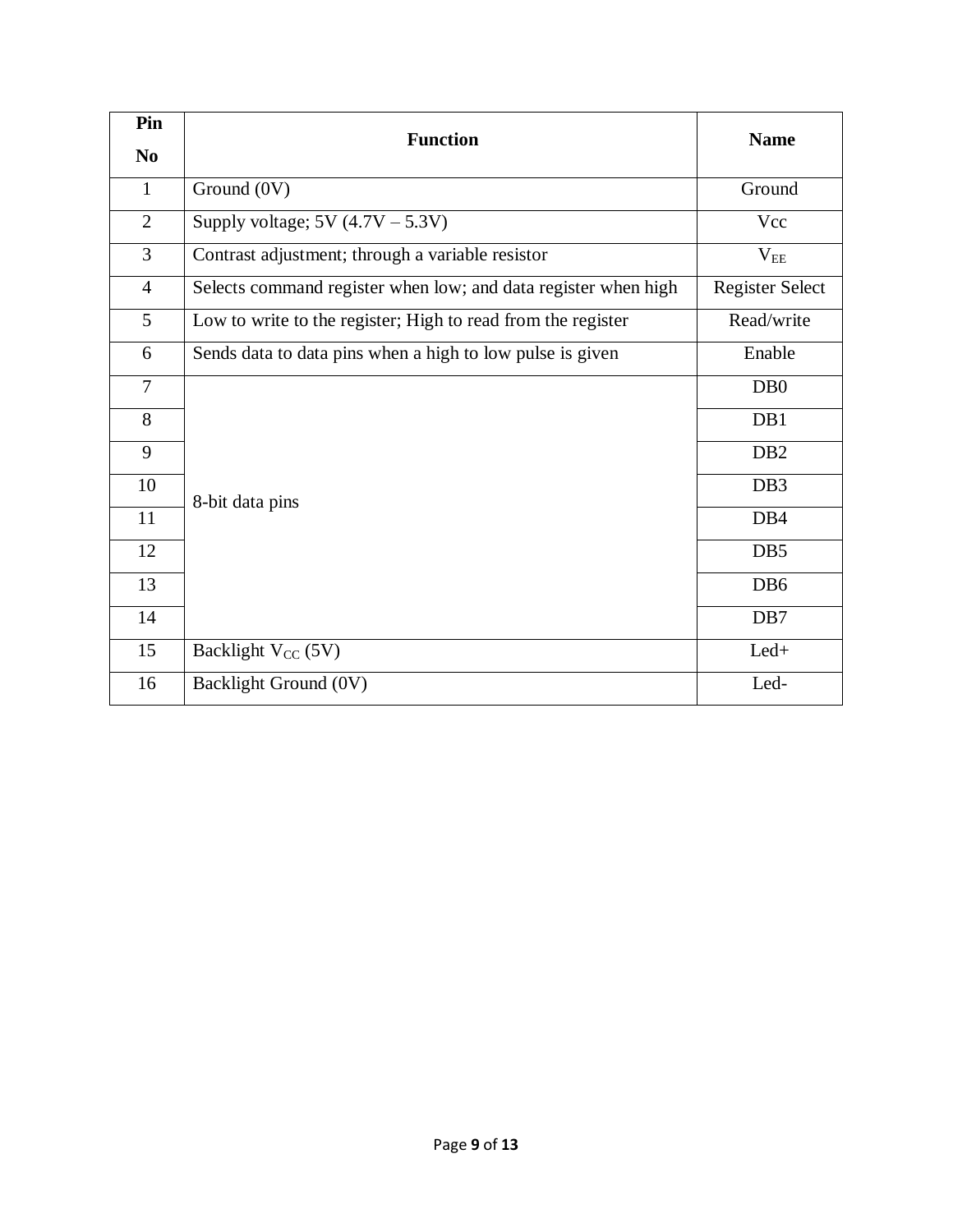

**Fig 2.2. Schematic Diagram for Advanced Lactotester**

#### **2.3 Results & Analysis:**

This project mainly consists of LPC2148 Microcontroller,Fat measuring module, Weight measuring module and an LCD display. The **fig 5.1** shows the section of Advanced Lactotester.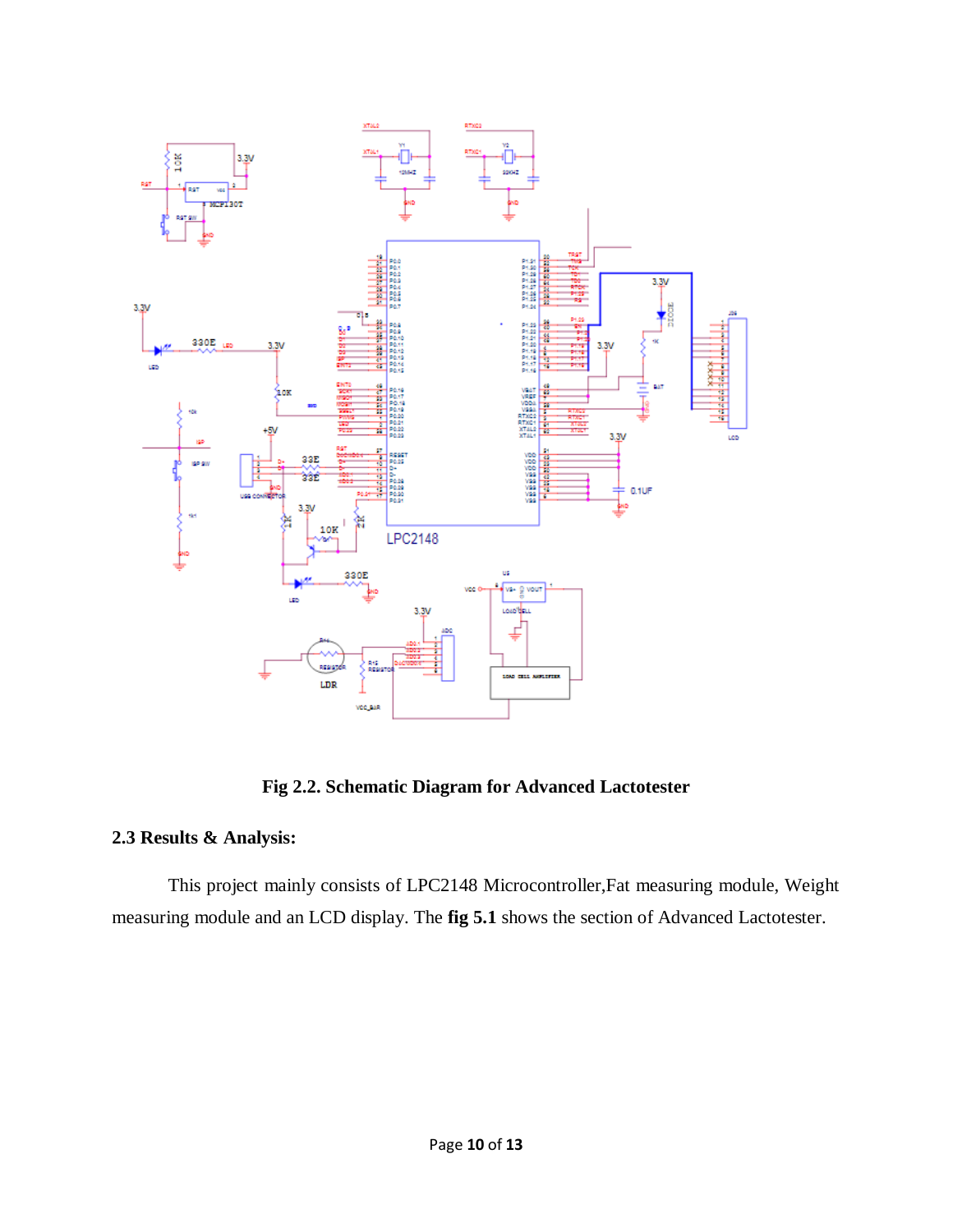

**Figure 3.1: Project Test Setup of Advanced Lactotester**

 $\triangleright$  First switch on the power supply, when we don't keep any milk sample in the closed setup, the board will detect and NO MILK will be displayed on the LCD display.



**Figure 3.2: No Milk sample detected**

 $\triangleright$  Now the test tube is filled with milk sample, and it will have inserted in the hole of closed setup, as shown in fig 3.3



**Figure 3.3: Inserting Milk Sample in Closed setup**

- $\triangleright$  As soon as the milk sample is placed inside the closed setup, the fat measuring module and density measuring module will responds to change in surroundings inside the box.
- $\triangleright$  The test tube is placed in the hole provided, the led and ldr assembly present inside the closed setup will responds, the light coming from led will falls on test sample and fat molecules scatter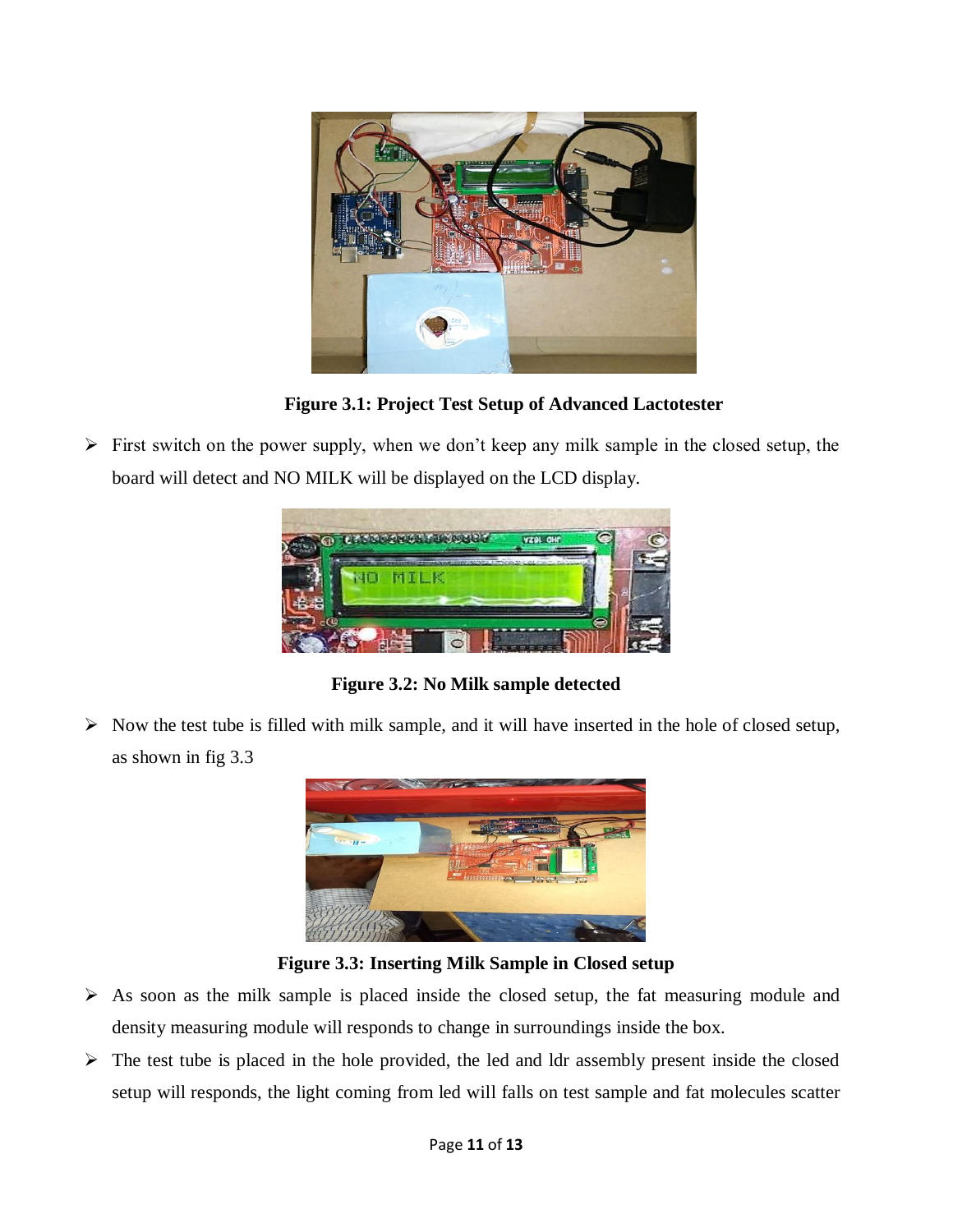the amount of light according to density and ldr which is present at other end will gives the values of change in resistance as displayed on lcd display as shown in fig 3.4.



**Figure 3.4: Fat value of Testing Sample**

- $\triangleright$  The weight sensor present below the box setup will calculate the calibrated weight of the test sample and gives to HX711 and Arduino uno setup.
- $\triangleright$  As weight sensor is a low reduntant sensor the values should be amplified by the setup and given to the Arm7 Board.
- $\triangleright$  The specific weight of the sample will be displayed when the inputs received from the weight sensor as shown in fig 3.5.



**Figure 3.5: Specfic Weight value of Testing sample**

 $\triangleright$  Once the specific weight of milk sample is obtained, the conversions will be made in processor and remaining values will be displayed. The specific gravity of sample is displayed as shown in fig 3.6.



**Figure 3.6: Specfic Gravity value of Testing sample**